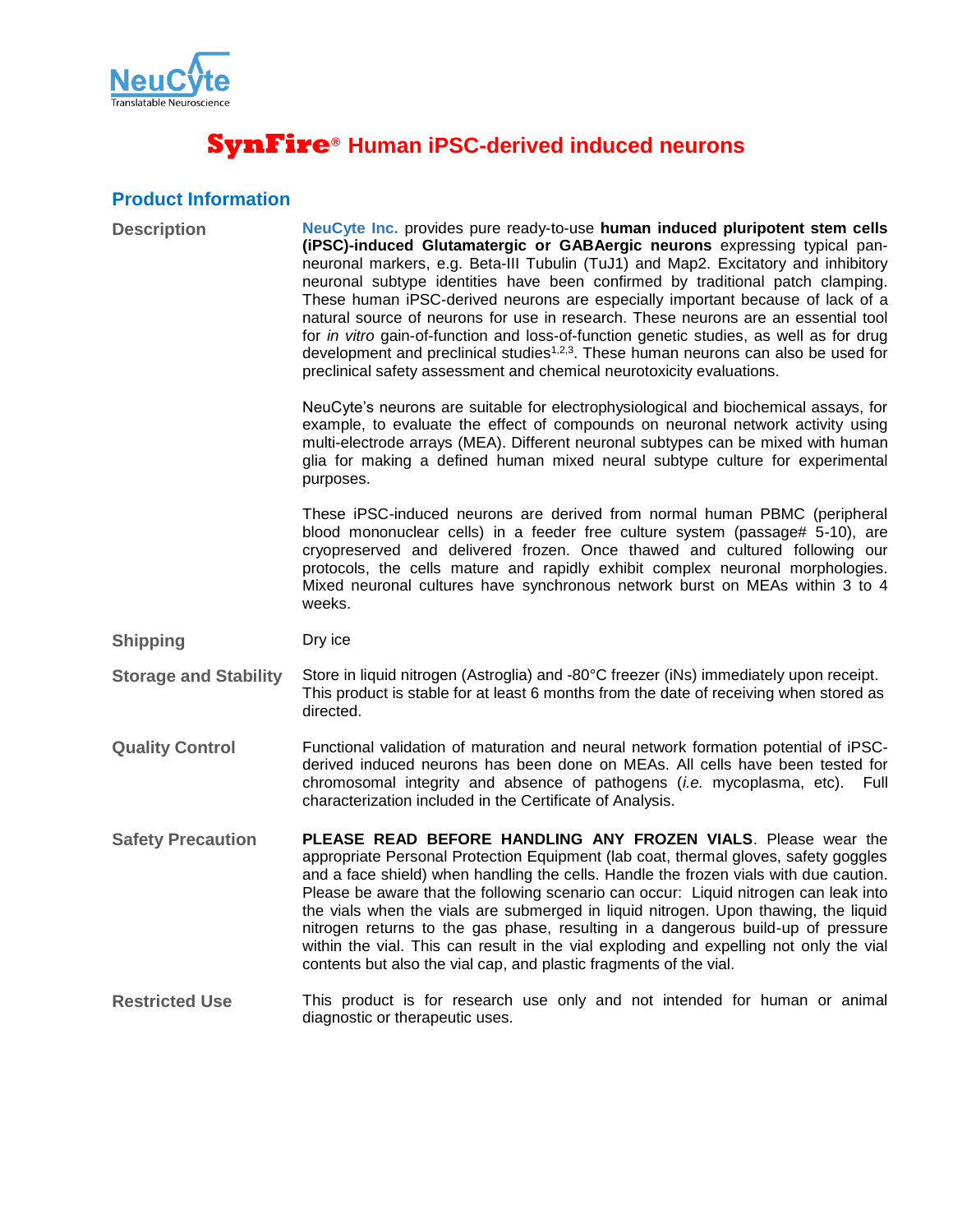

### **Materials needed but not provided**

50% polyethyleneimine (PEI) stock solution (Sigma) Laminin (Invitrogen, Cat# 23017015) Axion 48-well MEA Plate DMEM or DMEM-F12 (Thermo Fisher Cat# 12430062 or 11320082) Common tissue culture consumables

# **Material Provided** (Please check your package based on the catalog number(s) used for your order.)

| <b>Catalog#</b> | <b>Product name</b>                 | Part #       | <b>Component</b>                 | <b>Product details</b>         |
|-----------------|-------------------------------------|--------------|----------------------------------|--------------------------------|
| 1010-1.5        | <b>SynFire Co-Culture Kit</b>       | $1001 - 1.5$ | Glutamatergic induced neurons    | $>1.5 \times 10^6$ cells/ vial |
|                 | (Basic)                             | $1002 - 1.5$ | <b>GABAergic induced neurons</b> | $>1.5 \times 10^6$ cells/ vial |
|                 |                                     | 1003-1       | Astroglia                        | $>3.5 \times 10^6$ cells/ vial |
|                 |                                     | 2001-20      | <b>Seeding Basal Media</b>       | Enough for 20ml                |
|                 |                                     | 2001S-20     | <b>Seeding Supplement</b>        | Enough for 20ml                |
|                 |                                     | 2002-40      | <b>Short-Term Basal Media</b>    | Enough for 40ml                |
|                 |                                     | 2002S-40     | <b>Short-Term Supplement</b>     | Enough for 40ml                |
|                 |                                     | 2003-120     | Long-Term Basal Media            | Enough for 120ml               |
|                 |                                     | 2003S-120A   | Long-Term Supplements A          | Enough for 120ml               |
|                 |                                     | 2003S-120B   | Long-Term Supplements B          | Enough for 120ml               |
| 1010-7.5        | <b>SynFire Co-Culture Kit (MEA)</b> | 1001-7.5     | Glutamatergic induced neurons    | >7.5 x 106 cells/ vial         |
|                 |                                     | 1002-3.5     | <b>GABAergic induced neurons</b> | $>3.5 \times 10^6$ cells/ vial |
|                 |                                     | 1003-1       | Astroglia                        | $>3.5 \times 10^6$ cells/ vial |
|                 |                                     | 2001-20      | <b>Seeding Basal Media</b>       | Enough for 20ml                |
|                 |                                     | 2001S-20     | <b>Seeding Supplement</b>        | Enough for 20ml                |
|                 |                                     | 2002-40      | <b>Short-Term Basal Media</b>    | Enough for 40ml                |
|                 |                                     | 2002S-40     | <b>Short-Term Supplement</b>     | Enough for 40ml                |
|                 |                                     | 2003-120     | Long-Term Basal Media            | Enough for 120ml               |
|                 |                                     | 2003S-120A   | Long-Term Supplements A          | Enough for 120ml               |
|                 |                                     | 2003S-120B   | <b>Long-Term Supplements B</b>   | Enough for 120ml               |
| 1001-10         | <b>SynFire Glutamatergic</b>        | $1001 - 1.5$ | Glutamatergic induced neurons    | $>1.5 \times 10^6$ cells/ vial |
|                 | <b>Induced Neuron Kit (Small)</b>   | 1003-1       | <b>Astroglia</b>                 | $>3.5 \times 10^6$ cells/ vial |
|                 |                                     | 2001-20      | <b>Seeding Basal Media</b>       | Enough for 20ml                |
|                 |                                     | 2001S-20     | <b>Seeding Supplement</b>        | Enough for 20ml                |
|                 |                                     | 2002-40      | <b>Short-Term Basal Media</b>    | Enough for 40ml                |
|                 |                                     | 2002S-40     | <b>Short-Term Supplement</b>     | Enough for 40ml                |
|                 |                                     | 2003-120     | Long-Term Basal Media            | Enough for 120ml               |
|                 |                                     | 2003S-120A   | Long-Term Supplements A          | Enough for 120ml               |
|                 |                                     | 2003S-120B   | Long-Term Supplements B          | Enough for 120ml               |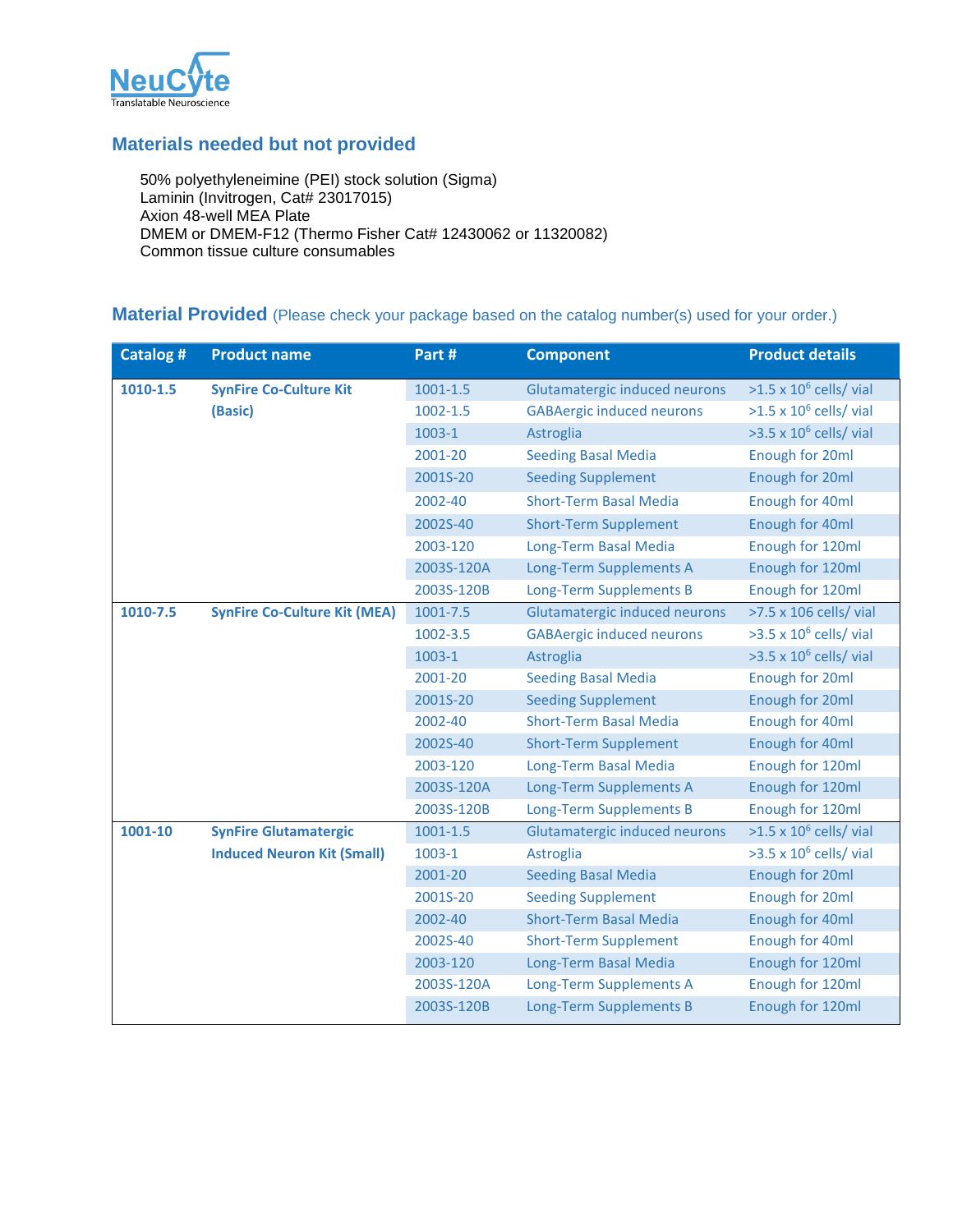

| <b>Catalog#</b> | <b>Product name</b>               | Part #       | <b>Component</b>                 | <b>Product details</b>         |
|-----------------|-----------------------------------|--------------|----------------------------------|--------------------------------|
| 1001-20         | <b>SynFire Glutamatergic</b>      | 1001-1.5     | Glutamatergic induced neurons    | $>1.5 \times 10^6$ cells/ vial |
|                 | <b>Induced Neurons (Small)</b>    | 2001-20      | <b>Seeding Basal Media</b>       | Enough for 20ml                |
|                 |                                   | 2001S-20     | <b>Seeding Supplement</b>        | Enough for 20ml                |
|                 |                                   | 2002-40      | <b>Short-Term Basal Media</b>    | Enough for 40ml                |
|                 |                                   | 2002S-40     | <b>Short-Term Supplement</b>     | Enough for 40ml                |
|                 |                                   | 2003-120     | Long-Term Basal Media            | Enough for 120ml               |
|                 |                                   | 2003S-120A   | Long-Term Supplements A          | Enough for 120ml               |
|                 |                                   | 2003S-120B   | Long-Term Supplements B          | Enough for 120ml               |
| 1002-10         | <b>SynFire GABAergic Induced</b>  | $1002 - 1.5$ | <b>GABAergic induced neurons</b> | $>1.5 \times 10^6$ cells/ vial |
|                 | <b>Neuron Kit (Small)</b>         | 1003-1       | Astroglia                        | $>3.5 \times 10^6$ cells/ vial |
|                 |                                   | 2001-20      | <b>Seeding Basal Media</b>       | Enough for 20ml                |
|                 |                                   | 2001S-20     | <b>Seeding Supplement</b>        | <b>Enough for 20ml</b>         |
|                 |                                   | 2002-40      | <b>Short-Term Basal Media</b>    | Enough for 40ml                |
|                 |                                   | 2002S-40     | <b>Short-Term Supplement</b>     | Enough for 40ml                |
|                 |                                   | 2003-120     | Long-Term Basal Media            | Enough for 120ml               |
|                 |                                   | 2003S-120A   | Long-Term Supplements A          | Enough for 120ml               |
|                 |                                   | 2003S-120B   | Long-Term Supplements B          | Enough for 120ml               |
| 1002-20         | <b>SynFire GABAergic Induced</b>  | $1002 - 1.5$ | <b>GABAergic induced neurons</b> | $>1.5 \times 10^6$ cells/ vial |
|                 | <b>Neurons (Small)</b>            | 2001-20      | <b>Seeding Basal Media</b>       | Enough for 20ml                |
|                 |                                   | 2001S-20     | <b>Seeding Supplement</b>        | Enough for 20ml                |
|                 |                                   | 2002-40      | <b>Short-Term Basal Media</b>    | Enough for 40ml                |
|                 |                                   | 2002S-40     | <b>Short-Term Supplement</b>     | Enough for 40ml                |
|                 |                                   | 2003-120     | Long-Term Basal Media            | Enough for 120ml               |
|                 |                                   | 2003S-120A   | Long-Term Supplements A          | Enough for 120ml               |
|                 |                                   | 2003S-120B   | Long-Term Supplements B          | Enough for 120ml               |
| 1001-50         | <b>SynFire Glutamatergic</b>      | 1001-7.5     | Glutamatergic induced neurons    | $>7.5 \times 10^6$ cells/ vial |
|                 | <b>Induced Neuron Kit (Large)</b> | 1003-1       | Astroglia                        | $>3.5 \times 10^6$ cells/ vial |
|                 |                                   | 2001-20      | <b>Seeding Basal Media</b>       | Enough for 20ml                |
|                 |                                   | 2001S-20     | <b>Seeding Supplement</b>        | Enough for 20ml                |
|                 |                                   | 2002-40      | <b>Short-Term Basal Media</b>    | Enough for 40ml                |
|                 |                                   | 2002S-40     | <b>Short-Term Supplement</b>     | Enough for 40ml                |
|                 |                                   | 2003-120     | Long-Term Basal Media            | Enough for 120ml               |
|                 |                                   | 2003S-120A   | Long-Term Supplements A          | Enough for 120ml               |
|                 |                                   | 2003S-120B   | Long-Term Supplements B          | Enough for 120ml               |
| 1001-60         | <b>SynFire Glutamatergic</b>      | $1001 - 7.5$ | Glutamatergic induced neurons    | $>7.5 \times 10^6$ cells/ vial |
|                 | <b>Induced Neurons (Large)</b>    | 2001-20      | <b>Seeding Basal Media</b>       | Enough for 20ml                |
|                 |                                   | 2001S-20     | <b>Seeding Supplement</b>        | Enough for 20ml                |
|                 |                                   | 2002-40      | <b>Short-Term Basal Media</b>    | Enough for 40ml                |
|                 |                                   | 2002S-40     | <b>Short-Term Supplement</b>     | Enough for 40ml                |
|                 |                                   | 2003-120     | Long-Term Basal Media            | Enough for 120ml               |
|                 |                                   | 2003S-120A   | Long-Term Supplements A          | Enough for 120ml               |
|                 |                                   | 2003S-120B   | <b>Long-Term Supplements B</b>   | Enough for 120ml               |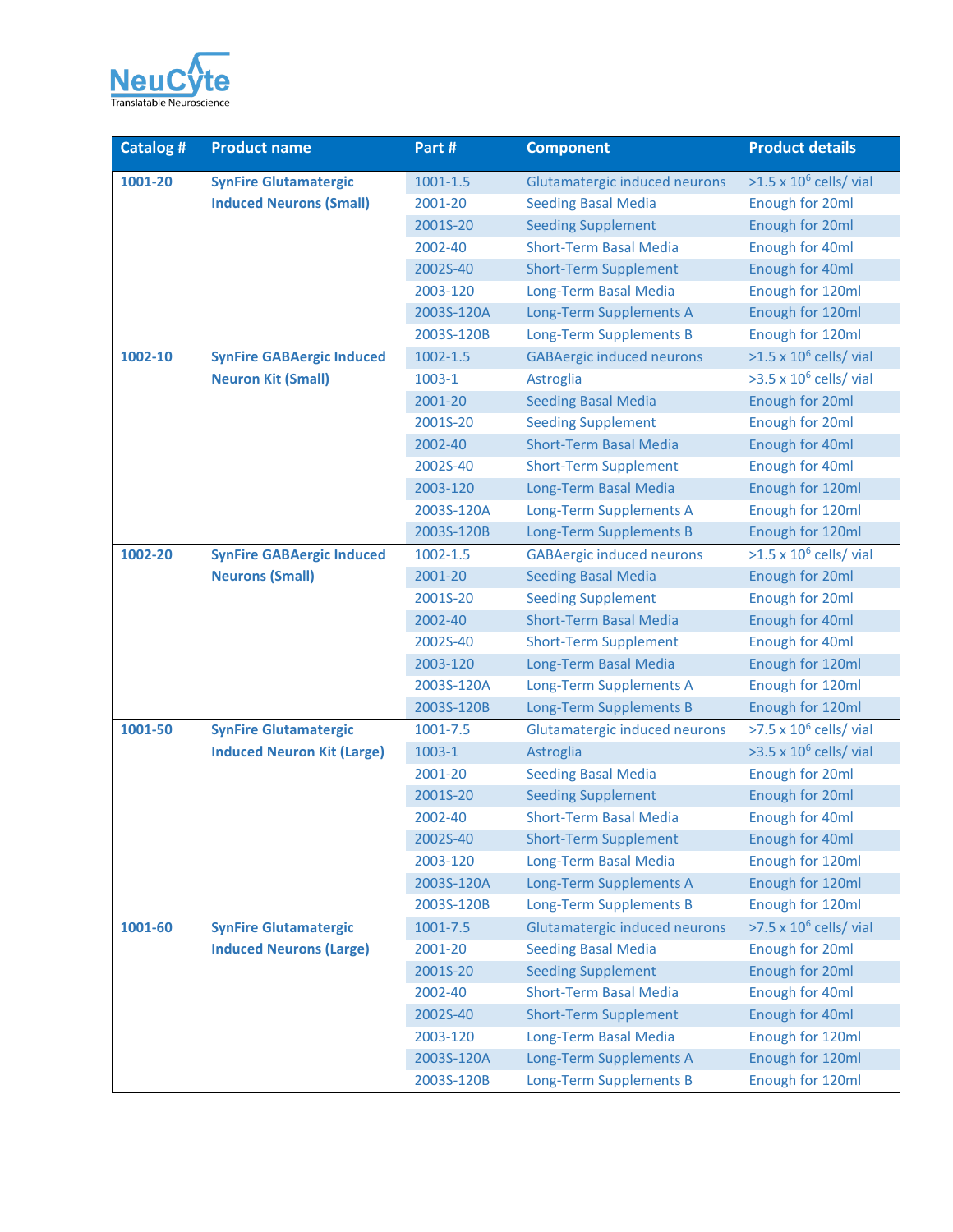

| Catalog #                                                                | <b>Product name</b>             | Part #                       | <b>Component</b>                 | <b>Product details</b>         |
|--------------------------------------------------------------------------|---------------------------------|------------------------------|----------------------------------|--------------------------------|
| 1002-50<br><b>SynFire GABAergic Induced</b><br><b>Neuron Kit (Large)</b> |                                 | 1002-3.5                     | <b>GABAergic induced neurons</b> | $>3.5 \times 10^6$ cells/ vial |
|                                                                          |                                 | 1003-1                       | Astroglia                        | $>3.5 \times 10^6$ cells/ vial |
|                                                                          |                                 | 2001-20                      | <b>Seeding Basal Media</b>       | Enough for 20ml                |
|                                                                          |                                 | 2001S-20                     | <b>Seeding Supplement</b>        | Enough for 20ml                |
|                                                                          |                                 | 2002-40                      | <b>Short-Term Basal Media</b>    | Enough for 40ml                |
|                                                                          |                                 | 2002S-40                     | <b>Short-Term Supplement</b>     | Enough for 40ml                |
|                                                                          | 2003-120                        | Long-Term Basal Media        | Enough for 120ml                 |                                |
|                                                                          | 2003S-120A                      | Long-Term Supplements A      | Enough for 120ml                 |                                |
|                                                                          |                                 | 2003S-120B                   | Long-Term Supplements B          | Enough for 120ml               |
| 1002-60<br><b>SynFire GABAergic Induced</b><br><b>Neurons (Large)</b>    |                                 | $1002 - 3.5$                 | <b>GABAergic induced neurons</b> | $>3.5 \times 10^6$ cells/ vial |
|                                                                          |                                 | 2001-20                      | <b>Seeding Basal Media</b>       | Enough for 20ml                |
|                                                                          |                                 | 2001S-20                     | <b>Seeding Supplement</b>        | Enough for 20ml                |
|                                                                          |                                 | 2002-40                      | <b>Short-Term Basal Media</b>    | Enough for 40ml                |
|                                                                          | 2002S-40                        | <b>Short-Term Supplement</b> | Enough for 40ml                  |                                |
|                                                                          |                                 | 2003-120                     | Long-Term Basal Media            | Enough for 120ml               |
|                                                                          |                                 | 2003S-120A                   | Long-Term Supplements A          | Enough for 120ml               |
|                                                                          |                                 | 2003S-120B                   | Long-Term Supplements B          | Enough for 120ml               |
| 2003-1                                                                   | <b>SynFire Media (Long Term</b> | 2003-120                     | Long-Term Basal Media            | Enough for 120ml               |
|                                                                          | <b>Maintenance)</b>             | 2003S-120A                   | Long-Term Supplements A          | Enough for 120ml               |
|                                                                          |                                 | 2003S-120B                   | Long-Term Supplements B          | Enough for 120ml               |

Please note NeuCyte also provides customized differentiation service. Contact us at **inquiries@neucytelabs.com** for more details.

**Important: Before use, add the whole volume contained in each Supplement to its corresponding Basal Media bottle as follows:**

- **1. For the Seeding Media, add whole content of Seeding Supplement into the Seeding Basal Media bottle (Red labels).**
- **2. For the Short-Term Media, add whole content of Short-Term Supplement into the Short-Term Basal Media bottle (Yellow labels). Protect the bottle from light.**
- **3. For the Long-Term Media, add whole content of both Long-Term Supplements A and B into the Long-Term Basal Media bottle (Orange labels). Protect the bottle from light.**

#### **Protocol**

#### **Coating of MEA Plates (Axion 48-well MEA plate)**

1. Prepare borate buffer (1L): dissolve 3.1 g of boric acid and 4.75 g of sodium tetraborate in distilled water. Adjust pH to 8.4.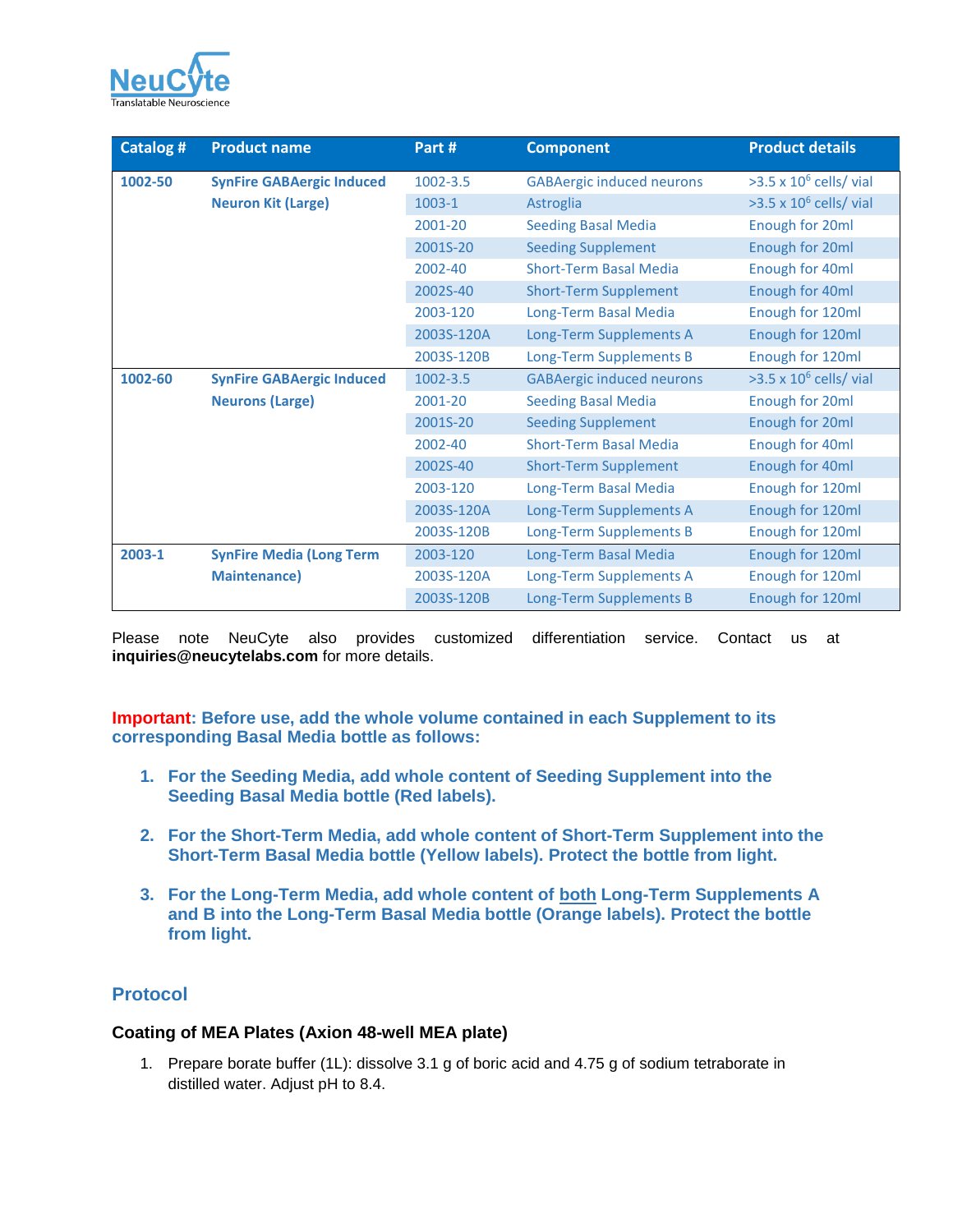

- 2. Prepare 0.1% polyethyleneimine (PEI) solution: dilute 50% PEI stock solution 1:500 in borate buffer. Sterilize 0.1% PEI solution using a 0.22 µm filter.
- 3. Add 70 µl of prepared 0.1% PEI solution to each well of a 48-well MEA plate. Add approximately 4-5 ml of sterile water to the surrounding areas outside of the wells to reduce media evaporation. Incubate overnight at 37°C.
- 4. Aspirate PEI solution and thoroughly rinse each well 4 x with 400µl of sterile water.
- 5. Dilute laminin stock (1mg/ml) to 20µg/ml in PBS.
- 6. Add 70 µl of prepared laminin solution to each well of the MEA plate and incubate for at least 1 hour at 37°C.
- 7. Aspirate laminin and directly plate cells.

#### **Thawing of iN and Astroglial Cells**

- 1. To thaw the cells, put the vial in a 37 $\degree$ C water bath with gentle agitation for  $\sim$ 2 minute. Keep the cap out of water to minimize the risk of contamination.
- 2. Transfer the cells into a 15ml conical tube with pre-warmed (37°C) DMEM-F12 Media. Repeat steps 1-2 for all cell types.
- 3. Check cell number and viability.
- 4. The recommended starting number of cells per well of an Axion 48-well plate is 270K (140K Glutamatergic, 60K GABAergic, and 70K Astroglia). Alternatively, the end-user can adjust the ratio of the different cell types to fit their experimental needs.
- 5. According to the recommended cell density, pool the adequate volumes (adjusted for 50 wells) of each cell type into a new 15ml conical tube, and centrifuge at 250 x g for 5 minutes at room temperature.
- 6. Aspirate the supernatant and resuspend the cells in 2.5 ml of **Seeding Media**. This volume corresponds to 50 µl/well (adjusted for 50 wells) for subsequent seeding on PEI/laminin-coated MEA plates.

#### **Plating iN and Astroglial Cells into MEA Plates**

- 1. Add 50 µl of pooled cell mix to each well of a previously coated 48-well MEA plate.
- 2. Incubate seeded MEA plate in a cell culture incubator at 37°C, 5% CO2, and 95% humidity.
- 3. Next day, add 250 µl of **Short-Term Media** to each well.

#### **Maintaining Human Neural Co-cultures**

- 1. Perform half-medium changes with **Short-Term Media** every other day.
- 2. At day 7 after seeding, switch medium gradually to **Long-Term Media** by aspirating 150 µl of old medium and adding 150 µl of new medium.
- 3. Perform half-medium changes with **Long-Term Media** once every 3 days.

#### **Data Acquisition**

Spontaneous synchronized neuronal network activity can be measured starting at 3-4 weeks after seeding. Functional neural co-cultures can be maintained for assessment of neuronal activity for up to 8 weeks. Data acquisition for compound screening usually includes measurements of neuronal activity prior to compound application (baseline) and measurements after compound application (dose). Recordings of neuronal activity using the Axion BioSystems MEA platform are performed on the Maestro unit controlled by the AxIS Software according to the manufacturer's protocols.